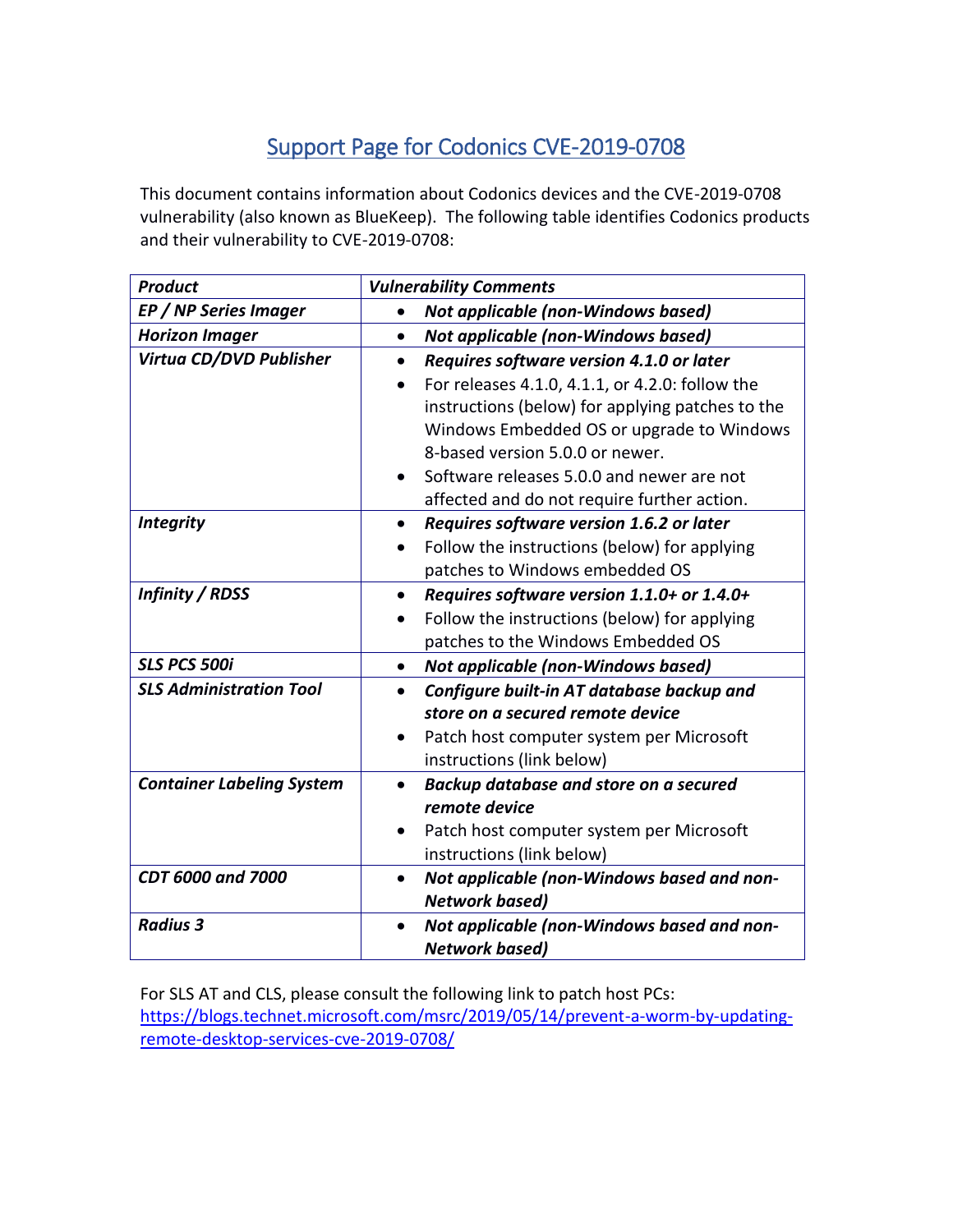## Virtua 4.1.0+ / Integrity 1.6.2+ (Windows XP Embedded)

Download the English language security update for Windows XP SP3 x86 (not the installer for Windows XP Embedded SP3 x86) from:

http://download.windowsupdate.com/c/csa/csa/secu/2019/04/windowsxpkb4500331-x86-custom-enu\_d7206aca53552fececf72a3dee93eb2da0421188.exe

Follow the instructions below to apply the updates:

- 1. Transfer the update file to the system's SmartDrive (by either copying over the network or physically removing).
- 2. Attach a mouse and keyboard to the USB ports.
- 3. Press the Windows Key + D on the keyboard to hide the Codonics user interface.
- 4. Press the Windows Key + E on the keyboard to open a Windows Explorer window.
- 5. Left-click the SmartDrive (labeled CODONICS).
- 6. Press Enter on the keyboard to navigate to that drive (double-click is disabled).
- 7. Left-click the update file on the SmartDrive.
- 8. Press Enter on the keyboard to run the file (double-click is disabled).
- 9. Click the Next button.
- 10. Click the I Agree checkbox, and click the Next button.
- 11. Wait for the update to install.
- 12. Click the "Do not restart now" checkbox, and click the Finish button.
- 13. Press and hold the Alt button the keyboard.
- 14. While holding the Alt button, press the Tab button until the Firefox window is selected, then release both buttons. This will display the Codonics user interface.
- 15. Manually reboot the system from the Codonics user interface.